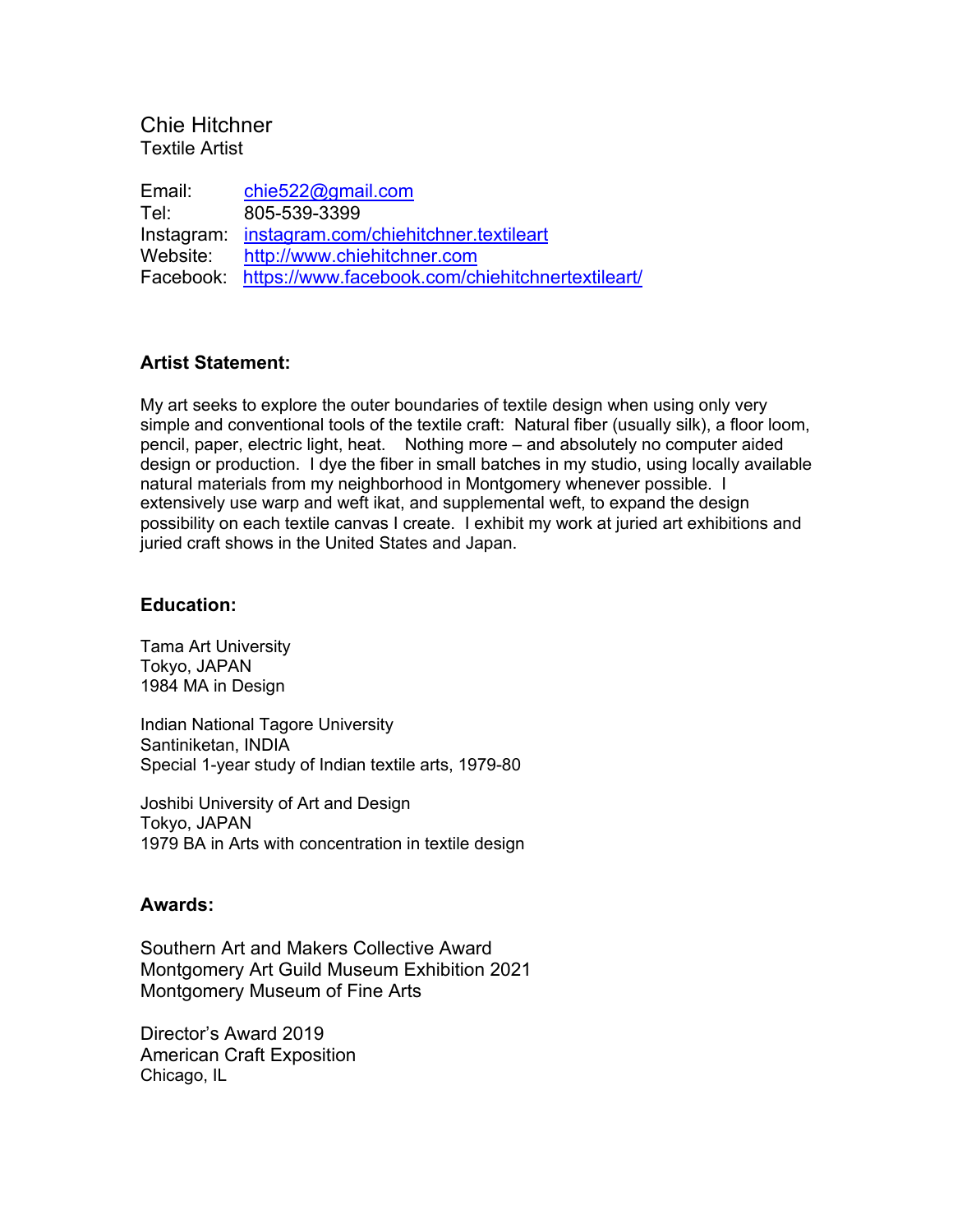Rare Craft Award of Excellence American Craft Show 2018 Atlanta GA https://craftcouncil.org/shows/acc/american-craft-show-atlanta

Award of Excellence American Craft Show 2017 San Francisco CA https://craftcouncil.org/artists/85860

Best in Show CraftBoston Holiday 2017 Boston MA https://www.societyofcrafts.org/craftboston

Noble Seay Jones Best in Show Award Montgomery Art Guild Museum Exhibition 2015 Montgomery Museum of Fine Arts Montgomery AL

Cleveland Award Montgomery Art Guild Museum Exhibition 2013 Montgomery Museum of Fine Arts Montgomery AL

New Artist Award Kokuten Exhibition 2010 Tokyo JAPAN

First Place Category VI (Mixed Media) Regions Bank Art Exhibit 2007 Montgomery AL

### **Other Exhibitions:**

Chie Hitchner: Handwoven Textiles Johnson Center for the Arts Troy, AL November 2021-February 2022

47th Annual Fine Crafts Show (2019) Alabama Designer Craftsmen Birmingham, AL

International Fiber Arts IX Sebastopol Center for the Arts Sebastopol, CA